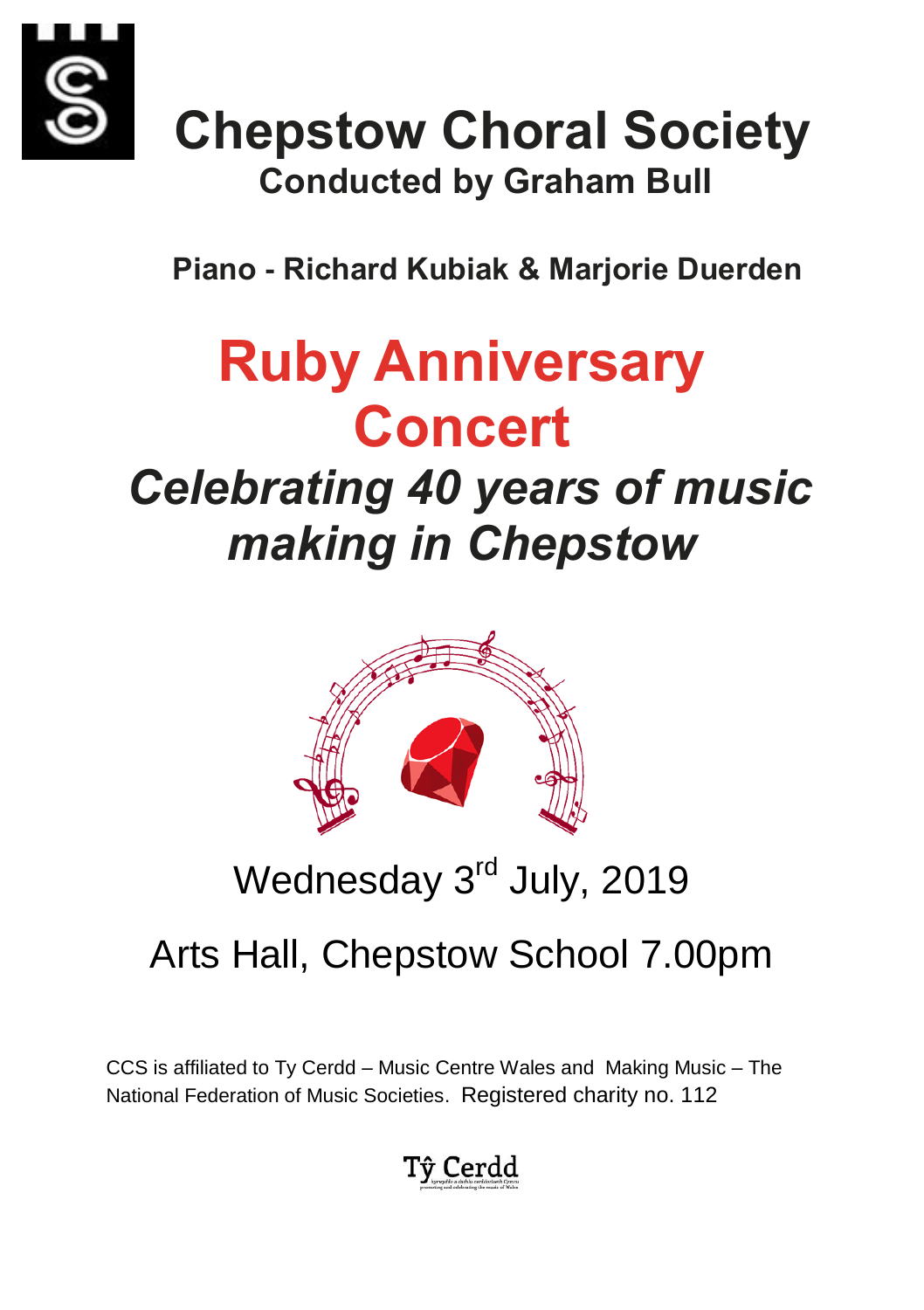#### **The Current Team**

Musical Director Graham Bull Assistant Musical Director Mariorie Duerden Accompanist Richard Kubiak Chair Sue Carter Secretary **Angela Ham** Treasurer **Brian Duerden** Member Secretary **Contact Secretary** Jean Parkes Publicity Secretary **Alison Bevan** Soprano Rep Yvonne Copestake Alto Rep **Christine Lovett** Male Rep **Hywel Williams** Social Secretary **Contact Social Secretary Janet Ellard** 

THANK YOU to everyone who has been a member, served on the committee, been a guest performer, patron, attended concerts, or supported & helped out over the last 40 years ! From fixing orchestras, creating posters & programmes, organising uniform and selling tickets, to moving furniture, managing front of house, providing refreshments, designing the website and managing our new social media we couldn't have done it without you all.

It is this generous spirit of help & support, along with the beautiful music that we are able to perform that makes Chepstow Choral Society a very special local organisation that we hope will be successful for many more years to come !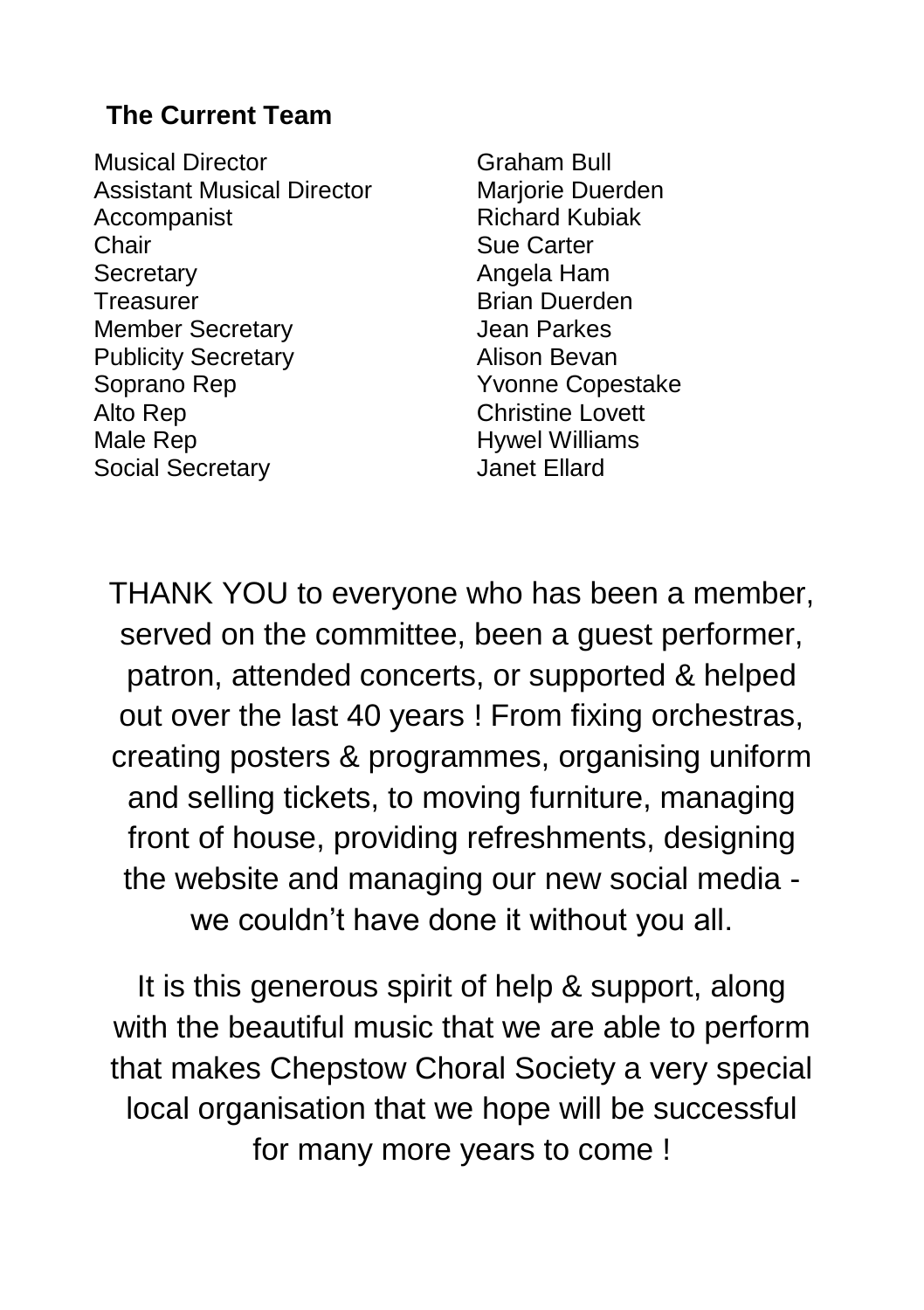#### **Ruby Anniversary Concert July 2019**

Welcome to our Ruby Anniversary Celebration Concert. It is with great pleasure that I welcome you all here this evening to share with us the celebration of 40 years of wonderful music making by Chepstow Choral Society. From humble beginnings we have evolved into a choir of over sixty members, one that Chepstow should be incredibly proud of.

Our programme tonight reflects our varied repertoire over the last 40 years with some of our favourites included.

We hope that you enjoy our showcase tonight as much as we have enjoyed putting it together.

Please join us afterwards for a celebratory drink and light refreshments.

Sue Carter, Chair Chepstow Choral Society

#### **Future Concerts**

Sunday 8<sup>th</sup> December - Our festive Christmas concert - St Mary's Church, Chepstow @ 3pm

#### **CCS welcomes new members!**

Choral singing lifts the spirits and gives a sense of collective pleasure, and everyone in CCS is a member because they love singing – and we welcome new singers in all voice sections.

We do not have a formal audition policy and prospective members should contact Marjorie Duerden (tel. 01291 623310) or through the website link [www.chepstowchoralsociety.org.uk](http://www.chepstowchoralsociety.org.uk/) . *No-one* is excluded on grounds of lack of previous choral experience, ability to play instruments, etc, - just come and enjoy singing!

#### *And why not follow us on Facebook & Twitter ? @ChepstowChoral*

*We would kindly ask that you switch off all electronic devices during the concert, including cameras, and mobile phones. Thank you.*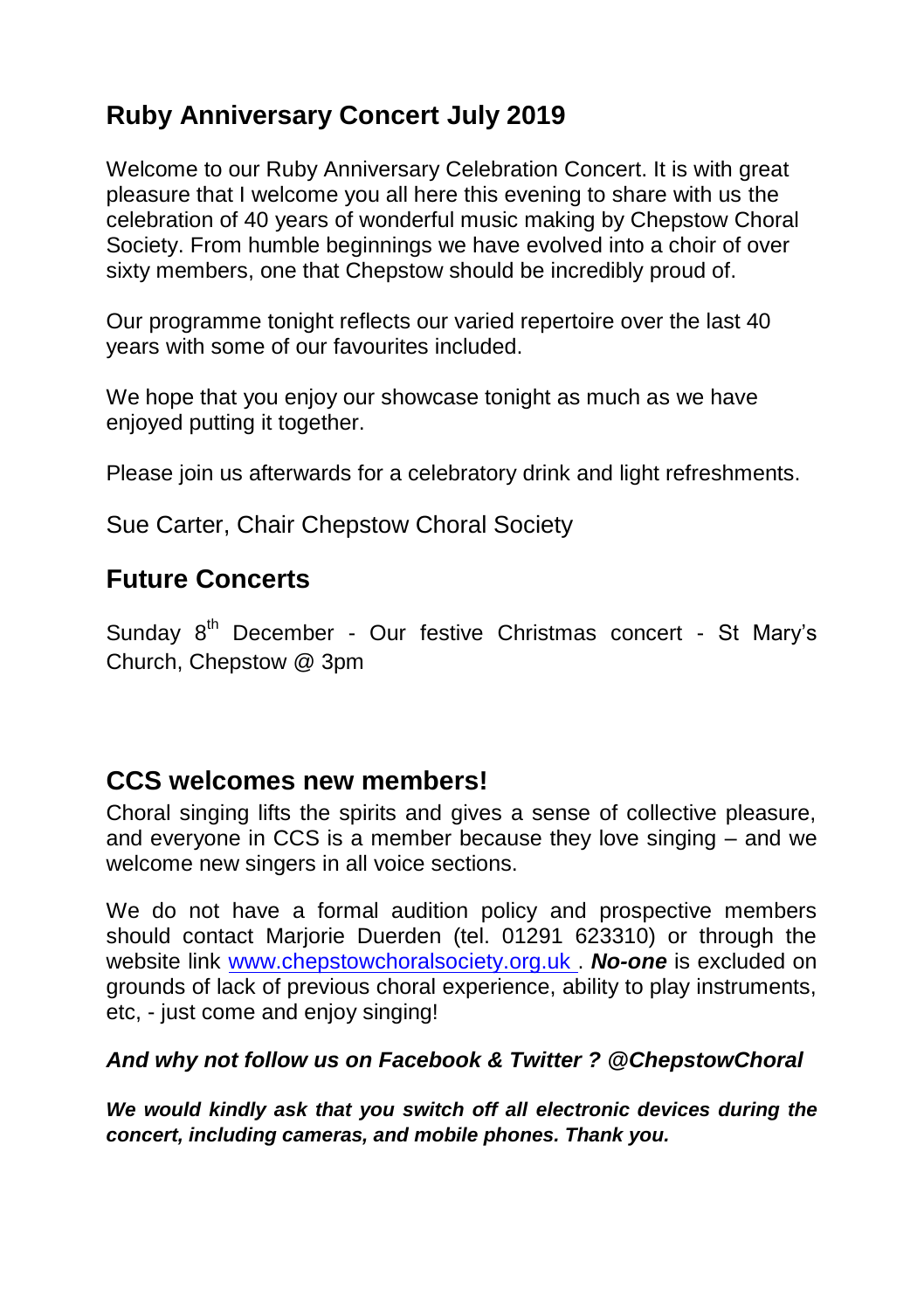#### **Programme**

| Gloria (Gloria)                                           | (A Vivaldi)              |
|-----------------------------------------------------------|--------------------------|
| <b>Sanctus (Nelson Mass)</b>                              | (J Haydn)                |
| The Lord is My Shepherd                                   | (H Goodall)              |
| Hallelujah (Messiah)                                      | (G Handel)               |
| **************************                                |                          |
| 4 Waltzes (Liebeslieder)                                  | (J Brahms)               |
| I Will Give My Love an Apple                              | (arr M Mulliner)         |
| <b>Just As the Tide Was Flowing</b>                       | (arr R Vaughan Williams) |
| <b>Cwm Rhondda</b>                                        | (J Hughes)               |
| <b>BRIEF INTERVAL</b>                                     |                          |
| <b>Opening Chorus (Trial by Jury)</b>                     | (Gilbert & Sullivan)     |
| <b>The Animals are Coming</b>                             | (trad)                   |
| <b>Evening Prayer</b>                                     | (E Humperdinck)          |
| <b>Andrew Lloyd Webber medley</b>                         | (AL Webber)              |
| *************************                                 |                          |
| Le Bon Village                                            | (Swiss trad)             |
| Christopher Robin is Saying His Prayers (H Fraser Simson) |                          |
| <b>Viva La Musica</b>                                     | (I Erod)                 |
| <b>Thank You For the Music</b>                            | (ABBA)                   |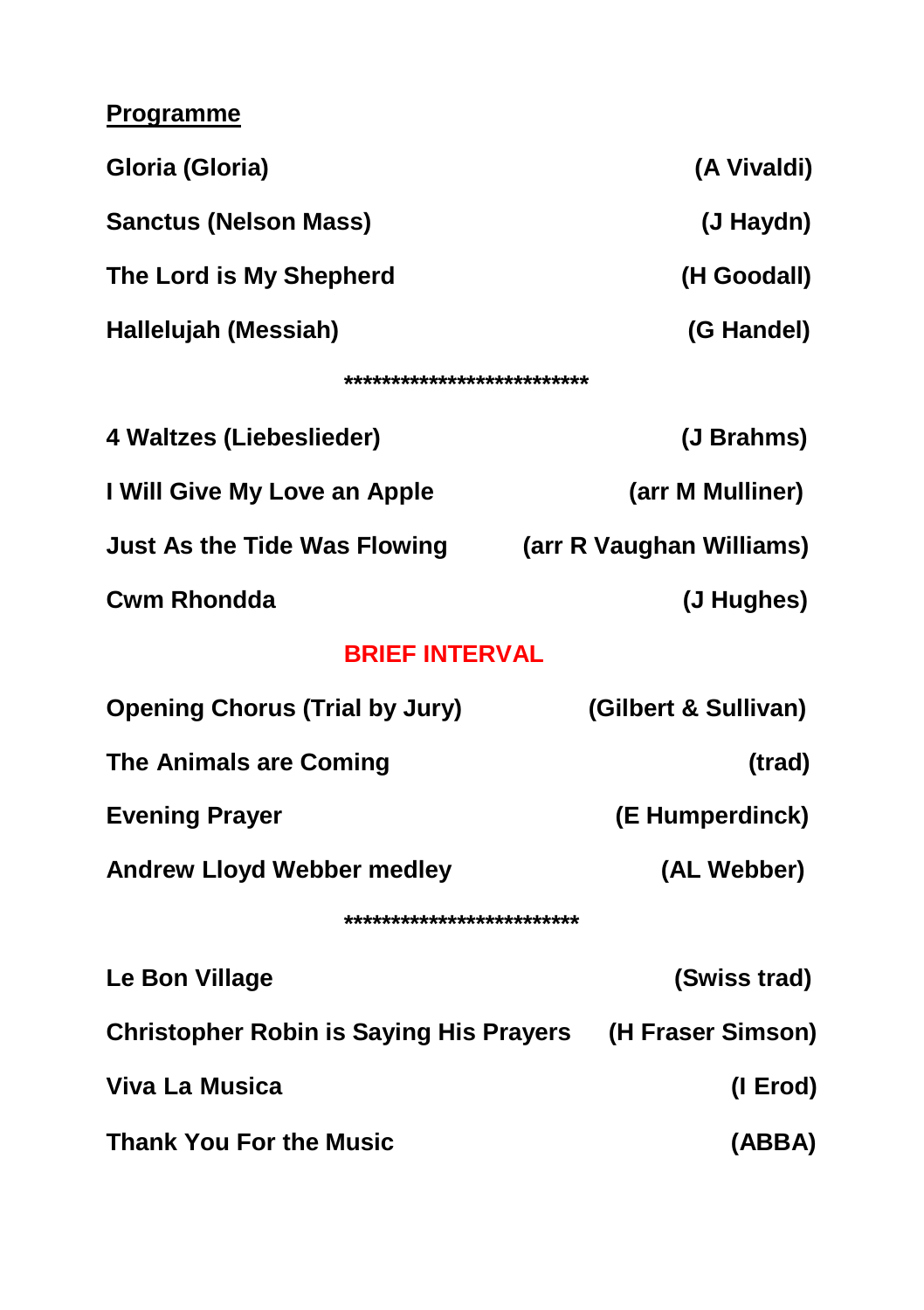#### **Graham Bull – Conductor and Musical Director**

Graham started his musical career as a chorister at Christ Church Cathedral School, Oxford. He gained his Music degree from Exeter University in 1981, specialising in conducting and composition. As a member of the BBC National Chorus of Wales for many years, he enjoyed singing under many leading conductors including Simon Rattle, Neville Marriner and John Elliott Gardiner, and being involved in countless broadcasts and recordings for BBC Radio 3 and TV, including several BBC Proms concerts. During the 1980s and 90s he also sung for and conducted the Cathedral Chamber Choir – directing services in St Paul's Cathedral and Westminster Abbey, as well as in provincial city cathedrals. Graham was appointed Musical Director of Chepstow Choral Society in 1998 and has helped the choir to build an enviable repertoire of classics and less frequently performed works. He is also Principal Conductor of Bristol Millennium Orchestra.

We'd like to offer Graham a very special thank you for all his hard work & support over the last 21 years !

#### **Chepstow Choral Society History**

The choir began its life as The Kingsmark Singers in 1979 when Anne Martin gathered together a group of enthusiastic singers and friends after discovering there was no mixed choral singing group in Chepstow at that time. Three months after formation, the choir performed its first concert, a Christmas one at Chepstow Leisure Centre – this was followed in subsequent years with a variety of concerts of all types, including one with the Welsh Guards and a Victorian Evening, along with the various church festival occasions. After some changes during the late eighties, Jeremy Winston, the vicar of St Arvans at the time, took over the choir and in 1991, after amalgamating with a St Arvans one, the choir was reconstituted with the name Chepstow Choral Society.

Jeremy was well known in the area and his personality ensured that the choir continued growing. In 1992 Jeremy oversaw the Passion Play which involved every musical organisation in Chepstow, but in 1993 he moved post to Abergavenny and Robin Stubbs took over the CCS Musical Directorship. Robin widened the repertoire of the choir to include some more "modern" works at that time – principally John Rutter's larger works – and there was more orchestral input.

However, the largest change of direction came in 1998 when the current musical director, Graham Bull took over. Graham was known in the area,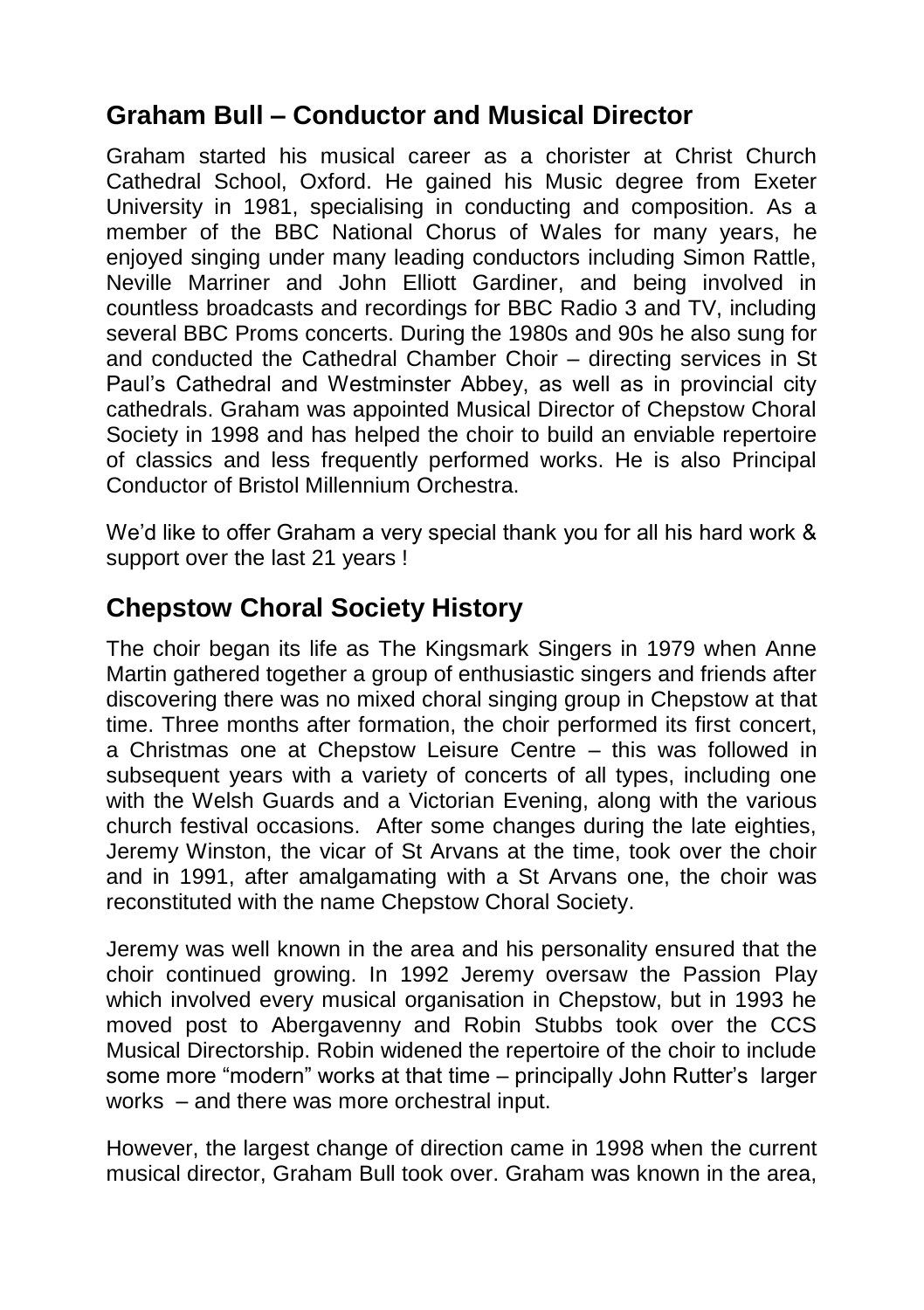having been choirmaster at St Mary's Priory Church for a few years and teaching locally. His first concert with CCS took place in November 1998, three months after being appointed. It was a big charity concert for the National Meningitis Trust and the choir performed Mozart's Requiem, after the death of the son of a choir member from the disease.

During the two decades of Graham's directorship, the Choral Society has gone from strength to strength. Many of the choral "Jewels in the Crown" have been performed – the list is too long to mention but suffice to say that this has included such giants as Messiah, Elijah and Dream of Gerontius, a whole raft of Masses and Requiems – including Verdi's masterpiece as a joint venture with Pontypridd CS -- and some beautiful sacred and secular choral masterpieces. The choir performs the popular annual Christmas concert in St Mary's Priory Church, and there have been performances at Chepstow Castle during festival years. Particularly noteworthy have been the World War 1 commemorations for 1914 and 1918, Jubilee concerts in 2002 and 2012 and the Civic ceremonies for Chepstow Town and Monmouthshire councils. There have been numerous charity appearances and a "first" for the choir when invited to sing at Tintern Abbey last year for Tony Robinson's TV series "Britain's Ancient Tracks".

The Society has used an incredible number of professional orchestra players and soloists -- the list is formidable and remarkable for a small town choir that currently operates solely from the money earned through ticket sales, patrons and membership subscriptions. These performers really do make the major work concerts something rather special.

The choir has also enjoyed working with local music groups and in particular has been very supportive of the young musicians from our local schools, and a number of groups based at Beachley Barracks.

Music does not come "free" for anyone. Costs are involved, and in a modern age where so much has changed during the past 40 years, regulations and guidelines have to be followed. However, through it all, Chepstow Choral Society has continued to evolve. In 1979 the aims were to produce music that was enjoyable for performers and audience alike, at the best standard of which the group was capable – and to have fun doing it. 40 years later and nothing has changed. The computer and high tech age in which we live now has meant many changes in how this ethos is now delivered to an audience that is more diverse in its tastes – but Chepstow Choral Society will continue to provide this town and area with beautiful choral music - and continue to enjoy doing it!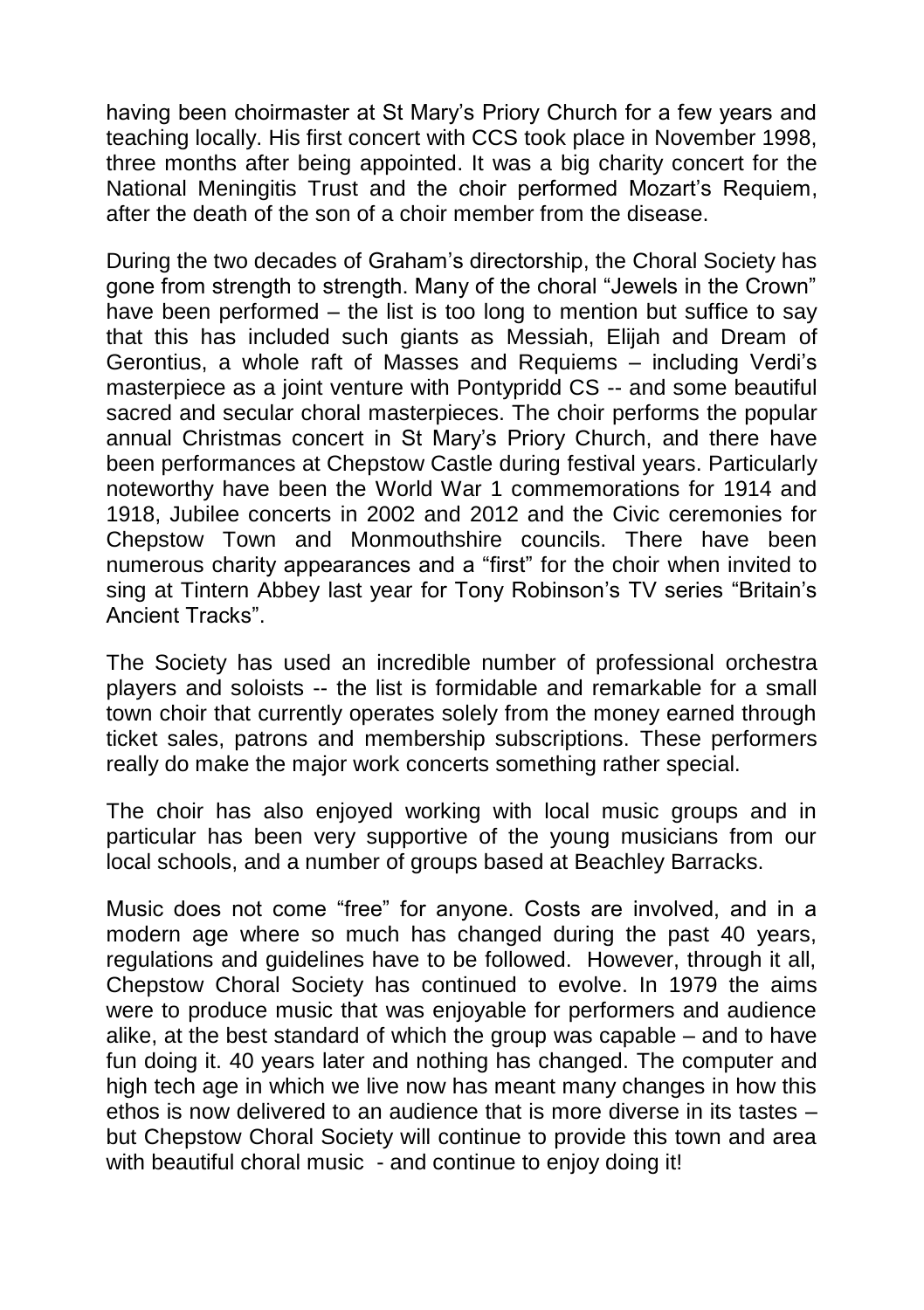#### **Patrons, Supporters and Friends**

CCS promotes and encourages music within the community through its concerts. We particularly foster and support young and aspiring musicians but our ticket sales rarely cover our costs of our concerts. Patrons (minimum subscription £30) receive a complimentary ticket for each concert, an invitation to our Patrons' evenings and their names are printed in each concert programme. This patronage helps us to arrange concerts confident that we can cover at least some of our costs. If you would like to join us please contact

#### **Jean Parkes, Patrons and Membership Secretary, 13 Orchard Avenue, Chepstow NP16 5RD** or contact on **01291 620414**

#### Mr Stewart Anderton **Mr John Whatmore & Dr Kathy Whatmore** Dr Jonathan Carter **Ms S. K. Chesters** Ms S. K. Chesters Mr Richard Smith Mr T. Copestake Mrs Barbara Walters Mrs Barbara Walters Mrs Barbara Mrs Barbara Mrs Barbara Mrs B Mr David T.C. Davies MP Mrs Meg Driver **Prof Brian I. Duerden CBF** Mrs Mildred Duerden Mr B. & Mrs H. Evans Mr Vince Bevan Mr H. & Mrs C. Green Mr Richard Ham Mrs Christine Heuger Mr R. & Mrs J. Hunt Mrs Jane Jordan **Mr R. Killick (Midway Steel Services)** Major Doug Lawrence & Mrs Iris Lawrence Mr Richard Lemon Mr Robert Lovett **Mrs** Angela Moore Mrs D. Morris **D. Morris C. L. Morton** Mrs Peggy Mullins Mr Alan Parkes Ms Catherine Parkes Mr Bernard Pope Mr John Rogers St John's-on-the-Hill School Mr J. & Mrs N. Shaw **Mrs Pauline M. Shorrock** Dr P.D. & Mrs D.J. Thompson Mrs V. Thompson Mrs B Lloyd **Mrs** B Lloyd Ms Hilary Beach

#### **PATRONS OF CHEPSTOW CHORAL SOCIETY**